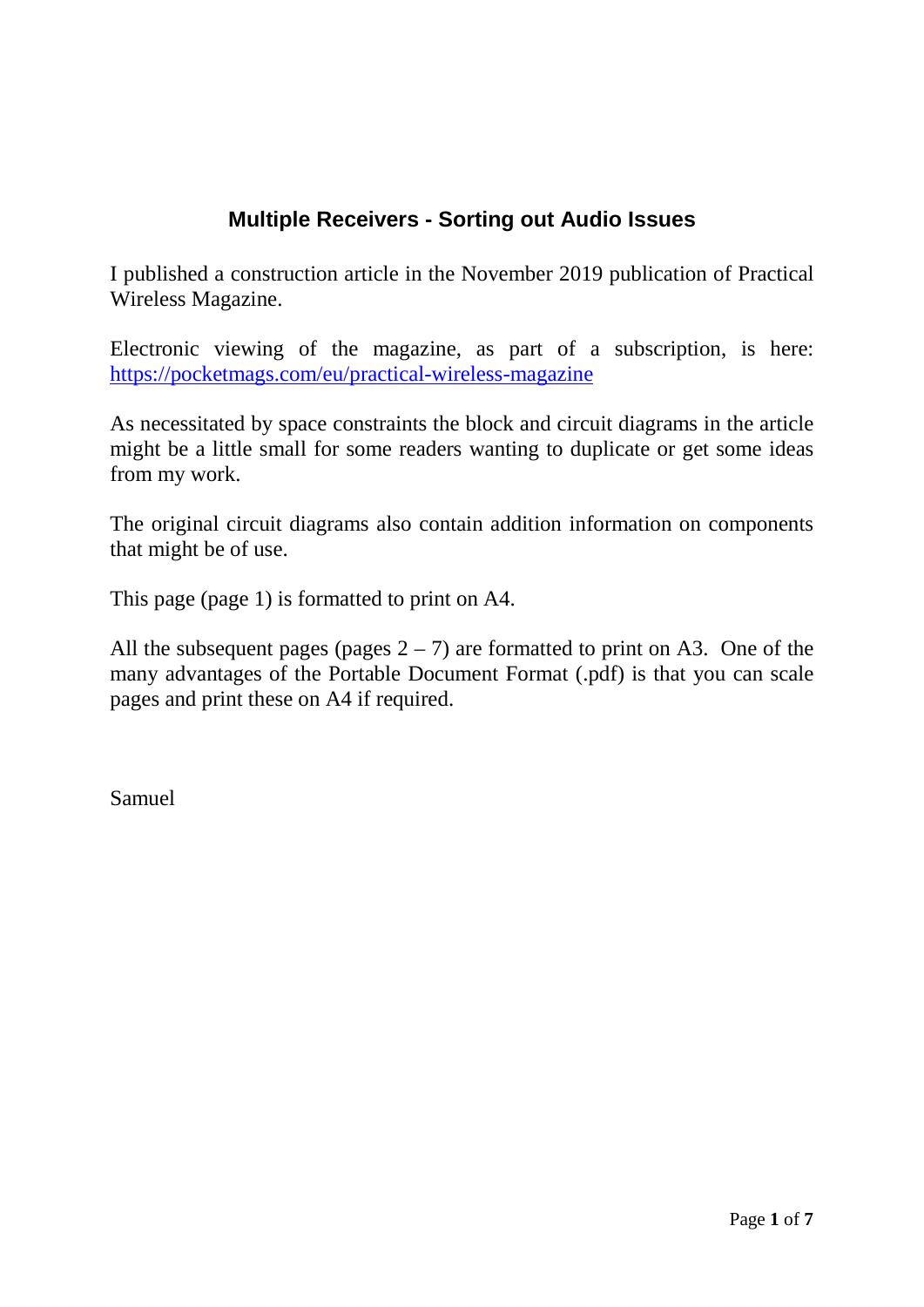Page **2** of **7**

Station Audio Control Box Block Diagram 24 March 2019



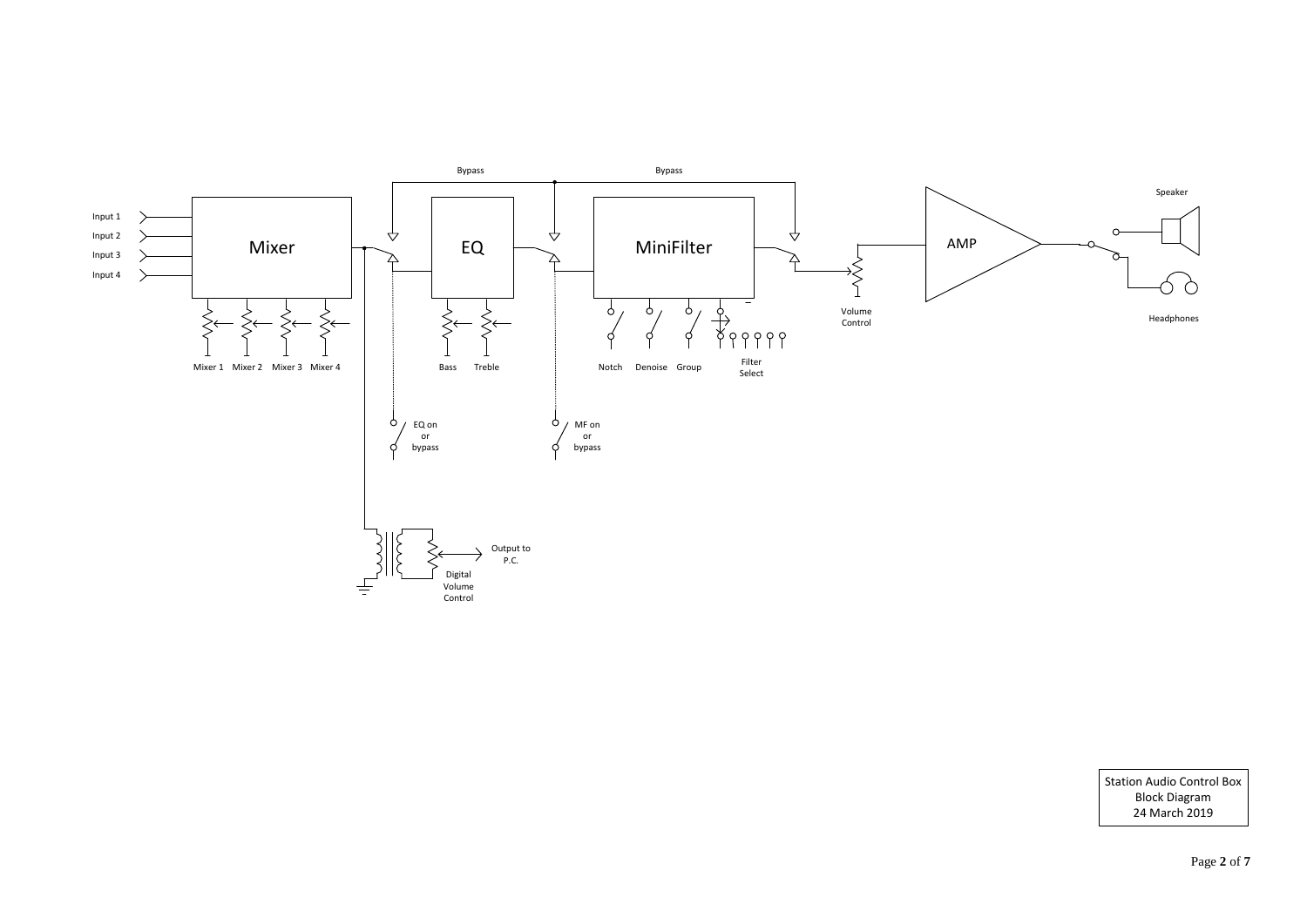#### Mixer Schematic



Isolation transformer – R/Z1606 – RS 210-6380

Option for 1uF capacitors – Vishay MKT1813510065 RS Stock No.185-4038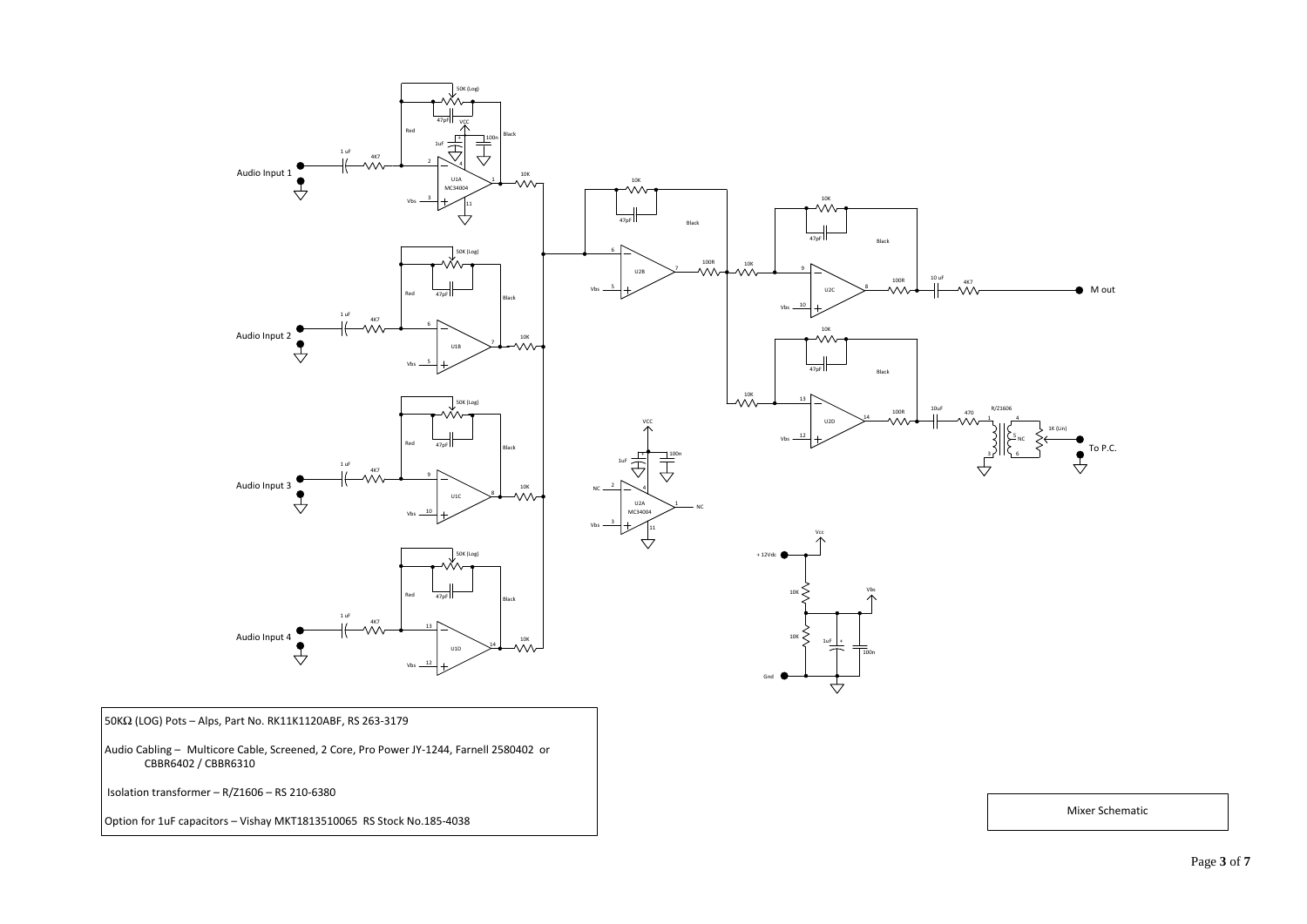

## Audio Equaliser Schematic

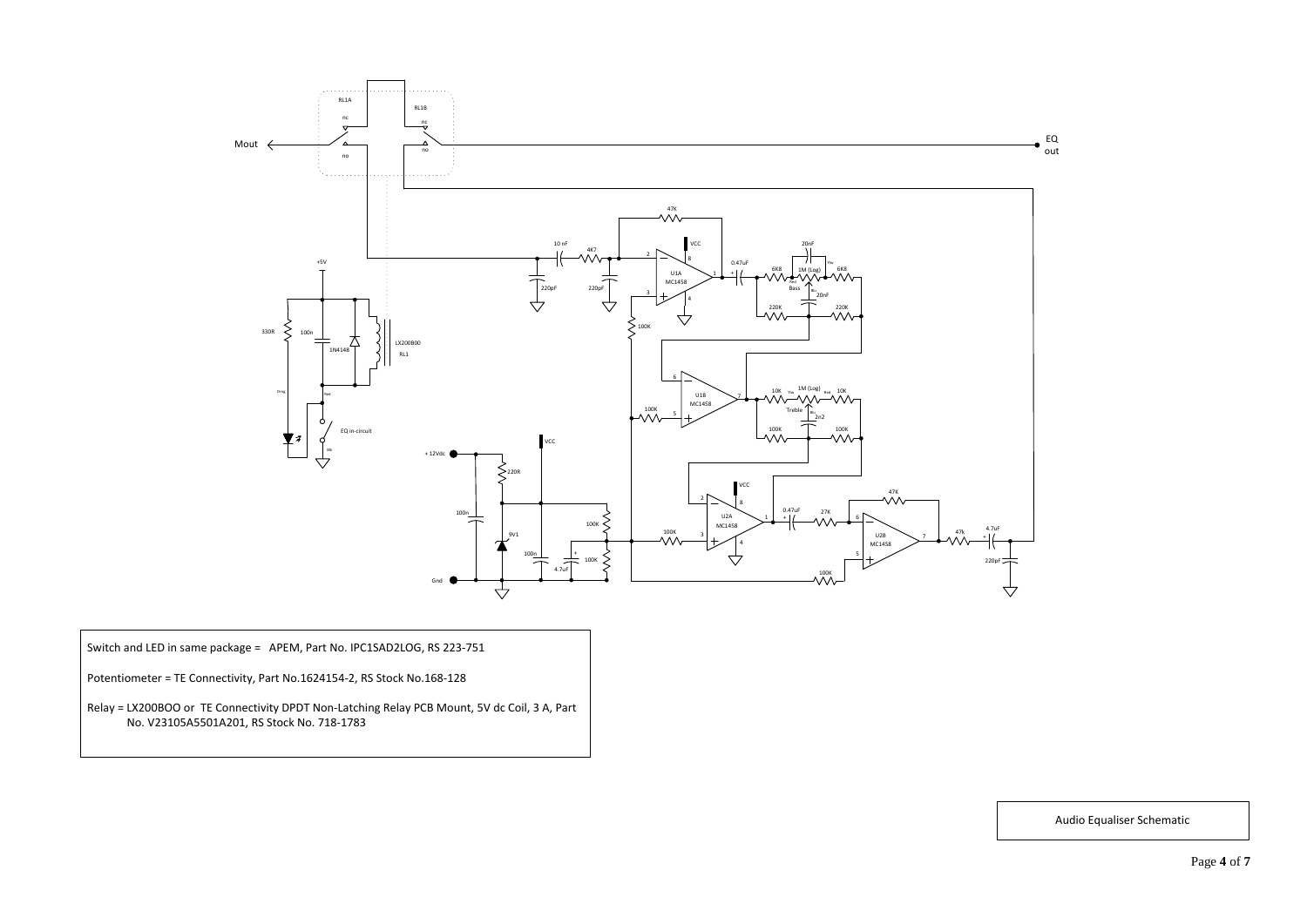#### MiniFilter Schematic

 Relay switch and LED in same package = APEM, Part No. IPC1SAD2LOG, RS 223-751 Rotary Switch - 6 Position SP6T, ALPS Electric, Part No. SRBM160700, RS 123-9605 Toggle switches - (SPST) Toggle Switch, Latching, C&K 7101SYZQE, RS 787-4820. Relay = LX200BOO or TE Connectivity DPDT Non-Latching Relay PCB Mount, 5V dc Coil, 3 A, Part No. V23105A5501A201, RS Stock No. 718-1783

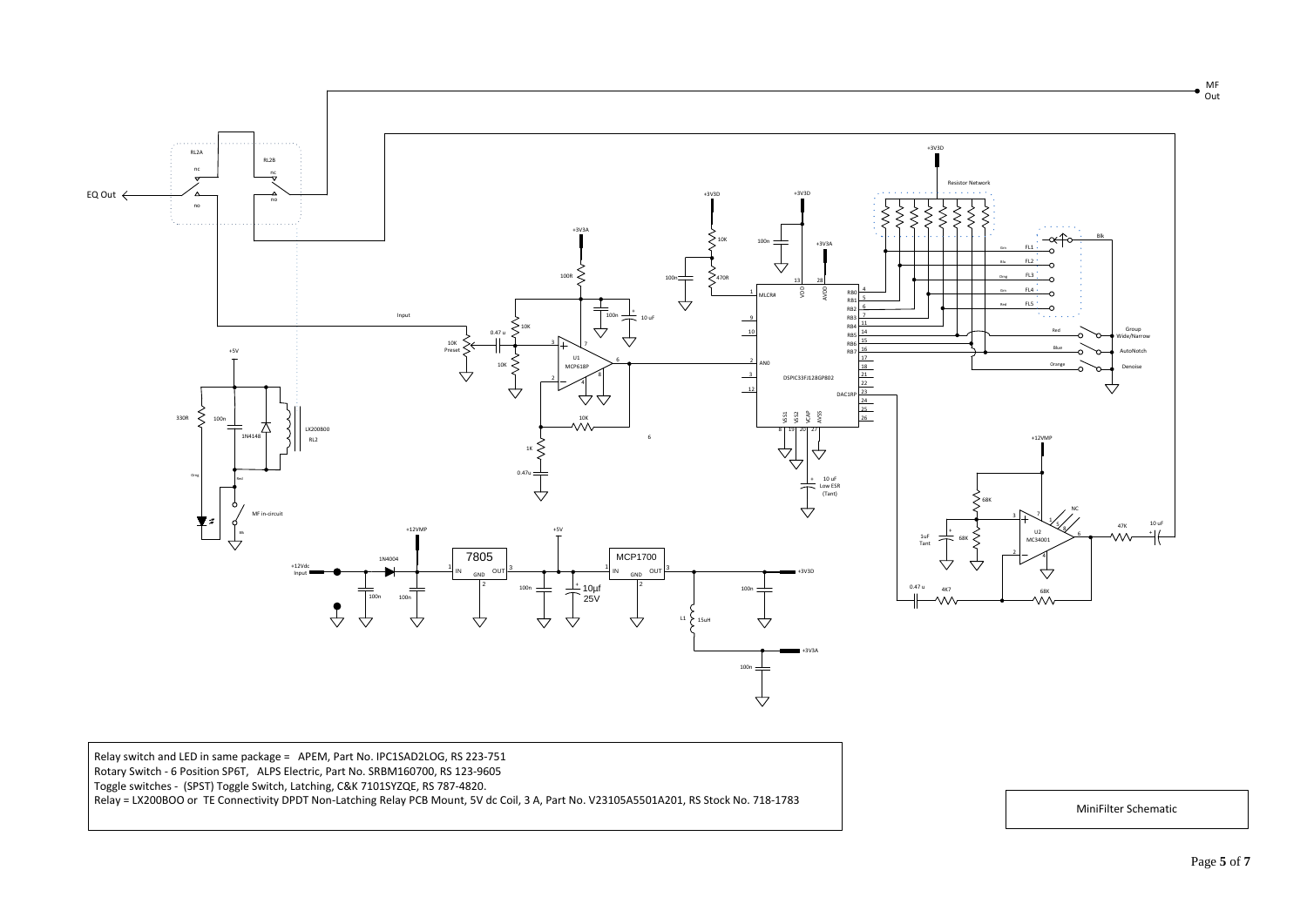## VELLEMAN K4001 Amplifier kit



 Relay switch and LED in same package = APEM, Part No. IPC1SAD2LOG, RS 223-751 Potentiometer = TE Connectivity, Part No.1624161-2, RS Stock No.387-818 Relay = LX200BOO or TE Connectivity DPDT Non-Latching Relay PCB Mount, 5V dc Coil, 3 A, Part No. V23105A5501A201, RS Stock No. 718-1783